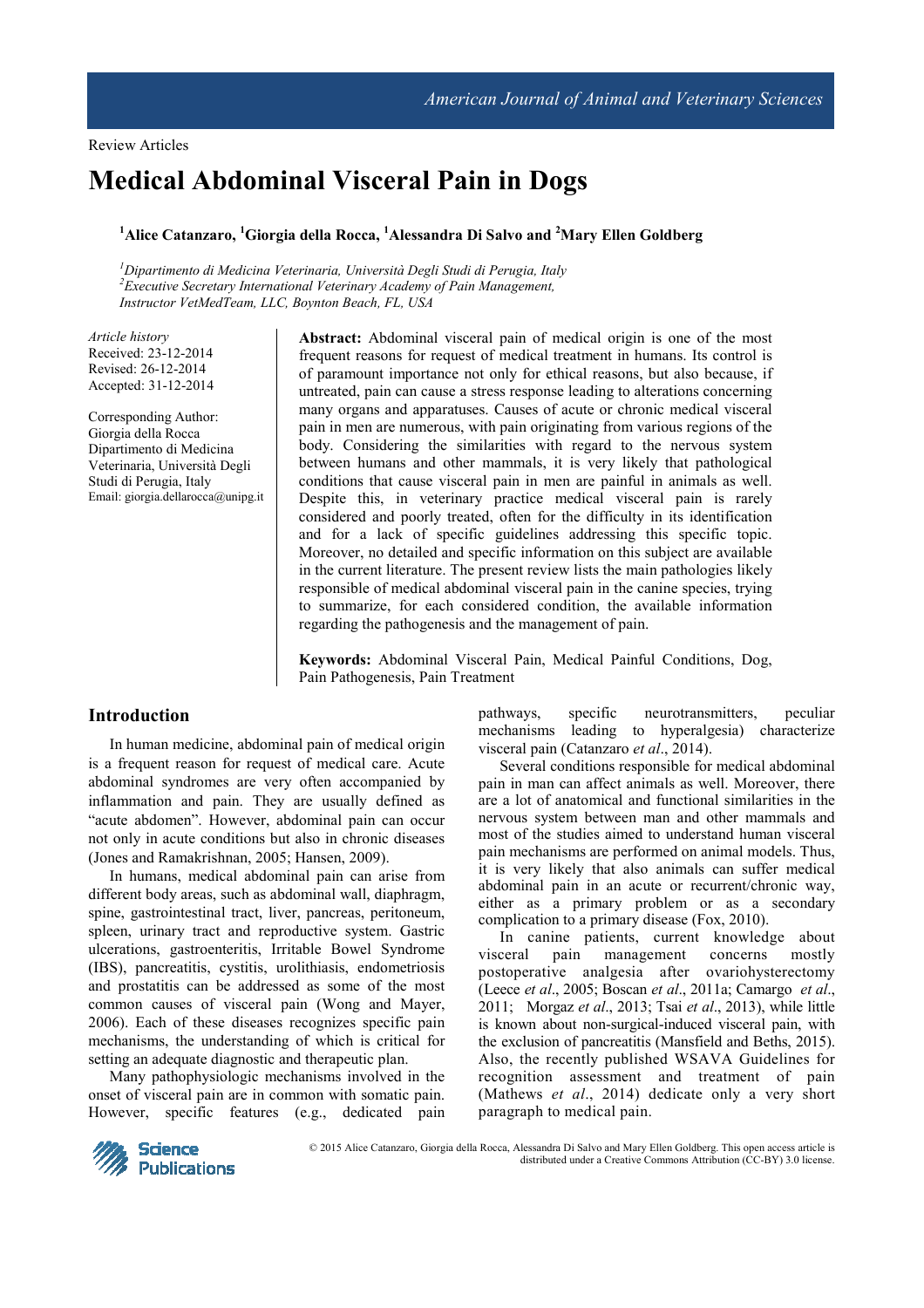The lack of literature on this issue in veterinary medicine is probably related to the difficulties to identify the presence of visceral pain in animals. Although many efforts have been done in order to identify pain behaviours and expressions as well as physiologic pain indicators (Mathews *et al*., 2014; Wiese, 2015), they are not commonly taken into consideration by veterinarians within the diagnostic process in the daily clinical setting. Many pain scales, mono- or multi-parametric, have been drawn up for their use as a diagnostic aid in various canine acute and chronic painful conditions. However, they have been validated for pain of surgical origin (Firth and Haldane, 1999; Laboissière, 2006; Reid *et al*., 2007) or for osteoarthritic pain (Brown *et al*., 2007; 2008; Hielm-Björkman *et al*., 2009) and no tools for the evaluation of medical visceral pain are available at the moment.

Whatever the origin, the control of pain is of fundamental importance not only because of the physical and mental suffering that it determines, but also because, when not treated, pain induces a stress response that results in alterations of numerous organs and systems and in a slowing-down of healing processes (Melzack, 1999; Muir III, 2009).

This review summarizes the available information about the main pathologies likely responsible of medical abdominal visceral pain in the canine species, trying to point out the pathogenesis of pain in each condition. When supported by bibliographic indication, pain management is addressed as well.

## *Painful Medical Abdominal Pathologies in the Dog*

In animals as in humans, most of the acute conditions of medical origin that affect the abdomen are highly painful. By a pathophysiologic point of view, pain is due to inflammation, ischemia or distension of a hollow viscous, sudden distension of an organ capsule and ligament traction (Orlandini, 2005; Giamberardino *et al*., 2005; Arendt-Nielsen and Drewes, 2009; Fonda, 2009). In addition to acute conditions, medical abdominal pain can also arise from chronic abdominal illness (Mathews, 2008).

Since every single abdominal organ could represent a source of pain, the list of painful pathologies is very long. In the following paragraphs, the most frequent medical abdominal painful conditions that may occur in the canine practice will be addressed.

## *Gastrointestinal Tract*

Gastrointestinal (GI) tract is a frequent site of disease in veterinary patients. Several conditions originating from different causes can affect different portions of this apparatus. Most of them are likely accompanied by a certain degree of pain.

The exact mechanisms underlying GI pain in dogs have not been fully clarified. However, it is likely that pain accompanying GI pathologies is mainly caused by inflammation or ischemia.

Gastritis, gastric erosions/ulcers and gastric dilation/volvulus are the main painful diseases with regard to the gastric compartment, while acute enteritis, intestinal obstructions and Inflammatory Bowel Disease (IBD) represent the intestinal painful pathologies most commonly seen in the canine practice.

# *Gastritis*

Acute gastritis is defined as a syndrome characterized by a sudden onset of vomiting related to an insult or to inflammation of the gastric mucosa (Simpson, 2007). It can be caused by the ingestion of trash, food intolerance/allergy, drugs (e.g., NSAIDs), infectious diseases, parasites, toxics, or it can be secondary to hepatic, renal, pancreatic or endocrine diseases.

Each of these conditions produces alteration in the gastric environment and inflammation. With inflammation, a large number of inflammatory mediators are released, such as prostaglandins, bradykinin, vanilloids, ATP, endocannabinoids, endogenous opioids, substance P, glutamate, gamma-aminobutyric acid (GABA), catecholamines, serotonin (5HT), Cholecystokinin (CCK), Calcitonin Gene Related Peptide (CGRP) and histamine (Laird and Schaible, 2005; Fonda, 2009; Holzer and Holzer-Petsche, 2009). The latter is both involved in the inflammatory response and in further release of gastric juice, which is able to diffuse trough the *tight junctions*, thus contributing to further mucosal damaging and inflammation (Hedlund and Fossum, 2008). The inflammatory mediators directly stimulate visceral nociceptors located within the gastric wall, or sensitize them to further stimuli. Moreover, spasms of the muscular wall of the stomach and of the gastric sphincters (esophageal or phyloric) (Hedlund and Fossum, 2008) could contribute to the onset of pain.

In literature, abdominal pain from gastritis is only rarely reported and specific pain therapy is not mentioned. However, it is in the author opinion that being gastric juice implicated in inflammation mechanism, the use of antiacids could contribute to relieve pain. In addition, anticolinergic drugs could reduce muscle spasm, thus reducing the abdominal discomfort.

## *Gastric Erosions/Ulcers*

Gastric erosions/ulcers are due to a disruption of the mucosal protective barrier secondary to direct insults, interferences with gastric protective prostaglandins  $(PGE<sub>2</sub>)$ , mucus or bicarbonates, blood flow reduction or to hypersecrection of gastric juice. These events can be caused by some toxicants (e.g., sodium hypochlorite, hydrocarbons), drug administration (NSAIDs or steroids) or by tumours releasing histamine (mast cell tumour) or gastric juice (gastrinomas). More rarely, the disruption of the mucosal protective barrier is a result of renal or hepatic failure, hypoadrenocorticism or hypotension (Webb and Twedt, 2003; Laine *et al*., 2008).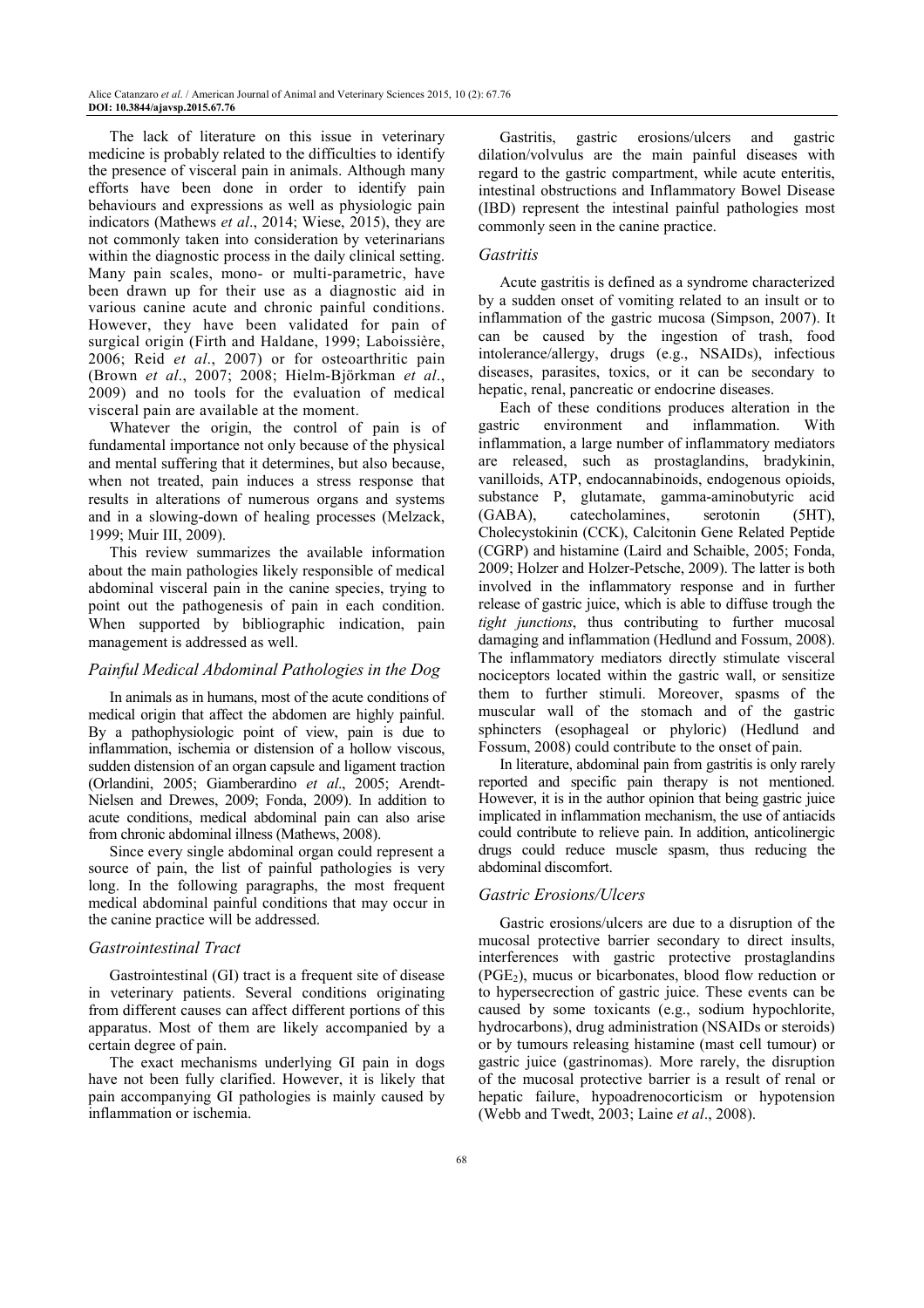Gastric ulcers cause vomiting and pain because of the inflammatory response due to inflamed and necrotic tissues within the ulcerated area.

Some authors (Mathews, 2000) suggest the use of opioids (e.g., buprenorphine) when abdominal pain is present. The addition of mucosal protectors (sucralfate, misoprostol, ecc.) or antacids can reduce the action of gastric juice against the gastric wall, thus reducing the painful sensation. Metoclopramide and maropitant are used as antiemetic (Simpson, 2007). For the latter drug, an analgesic action has been hypothesised due to its antagonism toward the NK1 receptors, implicated in the transmission of the painful stimuli (Boscan *et al*., 2011b).

# *Gastric Dilation/Volvolus (GDV)*

Gastric dilation is an acute dilation of the stomach due to the production of a large amount of gas. This condition may be secondary to the ingestion of fermentable food and is usually related to a functional or mechanical obstruction of esophageal or phyloric sphyncters, so that the gas produced cannot be eliminated. The dilation may be followed by the torsion of the stomach around the mesenteric axis. In both cases, the blood flow of the gastric wall can be partially or totally compromised, causing ischemia and eventually necrosis (depending on the severity of the torsion and on its duration) (Willard, 2006a).

The chemical and mechanical stimulation of nociceptors that follow the release of inflammatory mediators and the rapid distension of the gastric wall and of the anterior portion of the abdominal wall is the cause of the severe pain that always accompanies GDV.

Even if animals with GDV show clear signs of pain, a specific pain management is rarely put in place prior to the surgical approach. Opioids (fentanyl in bolus followed by CRI) are suggested as preoperative analgesic drugs. Low doses of ketamine added to opioids can be useful to control somatic pain and lidocaine could have beneficial effects both in pain management and in the cardiac stabilization. NSAIDs should not be used due to their potential side effects at the GI level (Wooten *et al*., 2010).

## *Acute Enteritis*

Acute enteritis (or gastroenteritis) is an inflammation of the gut that can be due to noninfectious causes (e.g., ingestion of fatty food, new food introduced too rapidly, parasites) or to infectious agents (bacteria or viruses). One of the most common infectious agents is Canine Parvovirus (CPV-2) that affects mainly puppies (Willard, 2006b).

Pain is quite never considered as a symptom associated to these conditions, especially in puppies with parvovirus infection, probably because of the high level of depression that masks any sign of discomfort. However, considering the pathogenesis of enteritis, it is possible to hypothesize the presence of pain, sometimes prolonged and intense. Indeed, during enteritis, the inflammatory mediators released during the inflammatory process and the spasms of the muscular portion of the intestinal wall may contribute to the onset of abdominal pain. Histological examination of intestinal cells collected from gut of dogs with parvovirosis reveals inflammation and necrosis of the epithelial cells. Spasms of the intestinal wall mechanically stimulate the intestinal nociceptors. Moreover, the increase of intestinal motility can provoke an intussusception of part of the gut, followed by a reduction of the blood flow (due to the compression of blood vessels) and by ischemia that contributes to the pain pathogenesis (Poole *et al*., 1987).

Non-infectious gastroenteritis is often self-limiting. Supportive therapy (i.e., fluid therapy and specific food) is usually the only strategy considered for this condition. Pain is usually not taken in to account within the treatment protocol. Eventually, some authors recommend the use of opioids for their inhibitory effect on the intestinal motility rather than for their analgesic action (Willard, 2006b).

Also for infectious enteritis a symptomatic therapy is proposed: The main purpose is to avoid dehydration and bacterial overgrowth. An aggressive fluid therapy and an antibiotic, antiemetic and antidiarrheal therapy is recommended, but no analgesic drugs are usually included in the protocol. However, between antiemetic drugs, maropitant can have some analgesic effect (Boscan *et al*., 2011b). Opioids are recommended only in case of intussusception, when a surgical approach is needed (Hedlund and Fossum, 2008).

## *Intestinal Obstruction*

Intestinal obstruction can be caused by the ingestion of foreign bodies or, less frequently, by the presence of a tumor.

Intestinal obstruction can be simple and abdominal pain is considered as rare, or complicated (e.g., when followed by an intussusception), in which case pain is always present and of high intensity (Willard, 2006b).

When pain is present, it seems to be related to ischemia rather than inflammation. Moreover, the obstruction blocks the intestinal content flow and a distension of the proximal portions of the intestine occurs, causing the activation of nociceptors. Pain is also due to the gut hypermotility that periodically occurs in the attempt to eliminate the blockage. Literature does not mention pain treatment for intestinal obstruction. A perioperative pain management is suggested when a complicated obstruction needs a surgical treatment (Mathews, 2000; Mathews *et al*., 2014).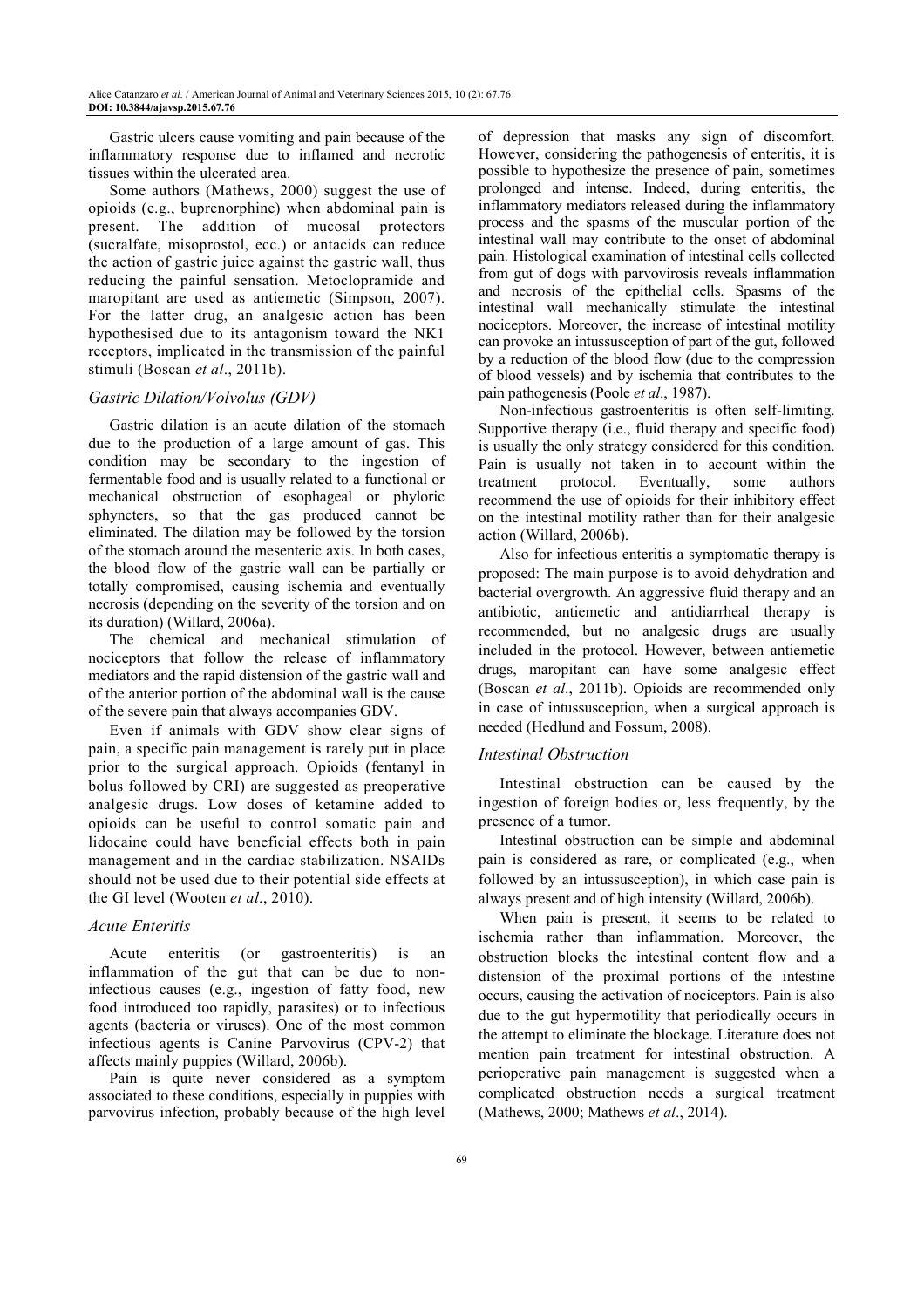Alice Catanzaro *et al*. / American Journal of Animal and Veterinary Sciences 2015, 10 (2): 67.76 **DOI: 10.3844/ajavsp.2015.67.76** 

#### *Inflammatory Bowel Disease (IBD)*

A chronic intestinal pathology that only recently has acquired interest in veterinary medicine is IBD. The etiopathogenesis of this pathology is still not completely understood. IBD seems to be related to the action of inflammatory and immune cells (*Gut Associated Lymphoid Tissue*, GALT) on the intestinal wall. Lymphocytes B and T, prostanoids, leukotrienes, cytokines, nitric oxide and other mediators seem to be involved in this process. Moreover, hypersensitivity reactions (type I and IV) contribute to the increase of inflammatory cells concentration. The inflammatory process damages the intestinal mucosa and ends in alterations of intestinal motility and diarrhea (Jergens, 2009). A neuropathic component has also been taken in to account in the pathogenesis of IBD (Mathews, 2008).

In veterinary literature, the presence of pain is reported only if IBD is associated to erosions/ulcers of the mucosa. However, the presence of inflammation may cause pain also in non-complicated forms. Moreover, the alteration of gut motility and spasms of the muscular wall, which often follow gut inflammation, can directly or indirectly contribute to pain. Pain is probably supported by an interaction between inflammatory or immune cells and the intestinal nervous system: an altered stimulation of free nerve endings may lead to an abnormal conduction of pain sensations.

Not considering pain among the clinical signs of IBD, the use of analgesics is not considered. Food control, steroids and other drugs such as azathioprine, metronidazole or sulfasalazine are recommended for the treatment of this condition (Jergens, 2012).

## **Pancreas**

#### *Pancreatitis*

The most common pathology that can affect the pancreas in the dog is acute or chronic pancreatitis. Acute pancreatitis can be mild (e.g., interstitial pancreatitis), or severe (e.g., when associated to necrosis, haemorrhage or abscesses). Chronic pancreatitis is due to the recurrence of acute pancreatitis episodes.

Pain associated to pancreatitis is widely reported in literature (Mathews, 2000; Mansfield and Beths, 2015). Actually, pancreatitis is recognised as one of the most painful pathologies affecting the abdominal compartment, leading to pain from mild to excruciating (Mansfield and Beths, 2015). Pain is easily identified during the clinical exam. Frequent signs of pain are a crouched appearance and guarding of the abdomen on palpation (Mansfield and Beths, 2015), a "prayer position" (Fig. 1) or the research of a cold surface. Clinically, abdominal pain can be localized to the anterior portions of the abdomen or be generalized (leading to acute abdomen) (Williams and Stainer, 2007).



Fig. 1. Dog in "prayer position"

The mechanisms underlying pain during pancreatitis are related to the inflammation process and to the action of digestive enzymes delivered by the affected cells. In fact, during pancreatitis episodes, digestive enzymes are released in big amount and act against the organ itself causing necrosis of pancreatic cells, but also against stomach, small intestine and colon. In this case acute abdomen is observed.

Due to the known consequences of excruciating pain (cardiocirculatory shock), a pain therapy is always recommended in dogs where pancreatitis has been diagnosed (Williams and Stainer, 2007). Opioids such as methadone, meperidine, hydromorphone, buprenorphine or butorphanol, can be used to treat pancreatic pain (Whittemore and Campbell, 2005; Mathews, 2008; Mansfield and Beths, 2015). Intramuscular or subcutaneous morfine, while having good analgesic effect may cause obstruction of pancreatic duct. However if administered in the epidural space it seems not to have this secondary effects. In case of very intense pain, a CRI of fentanyl, ketamine or lidocaine should be considered (Whittemore and Campbell, 2005; Mansfield and Beths, 2015).

#### *Liver*

The pathologies affecting the dog's liver likely accompanied by abdominal pain are colelithiasis, hepatic lobe torsion and hepatic abscesses or cysts.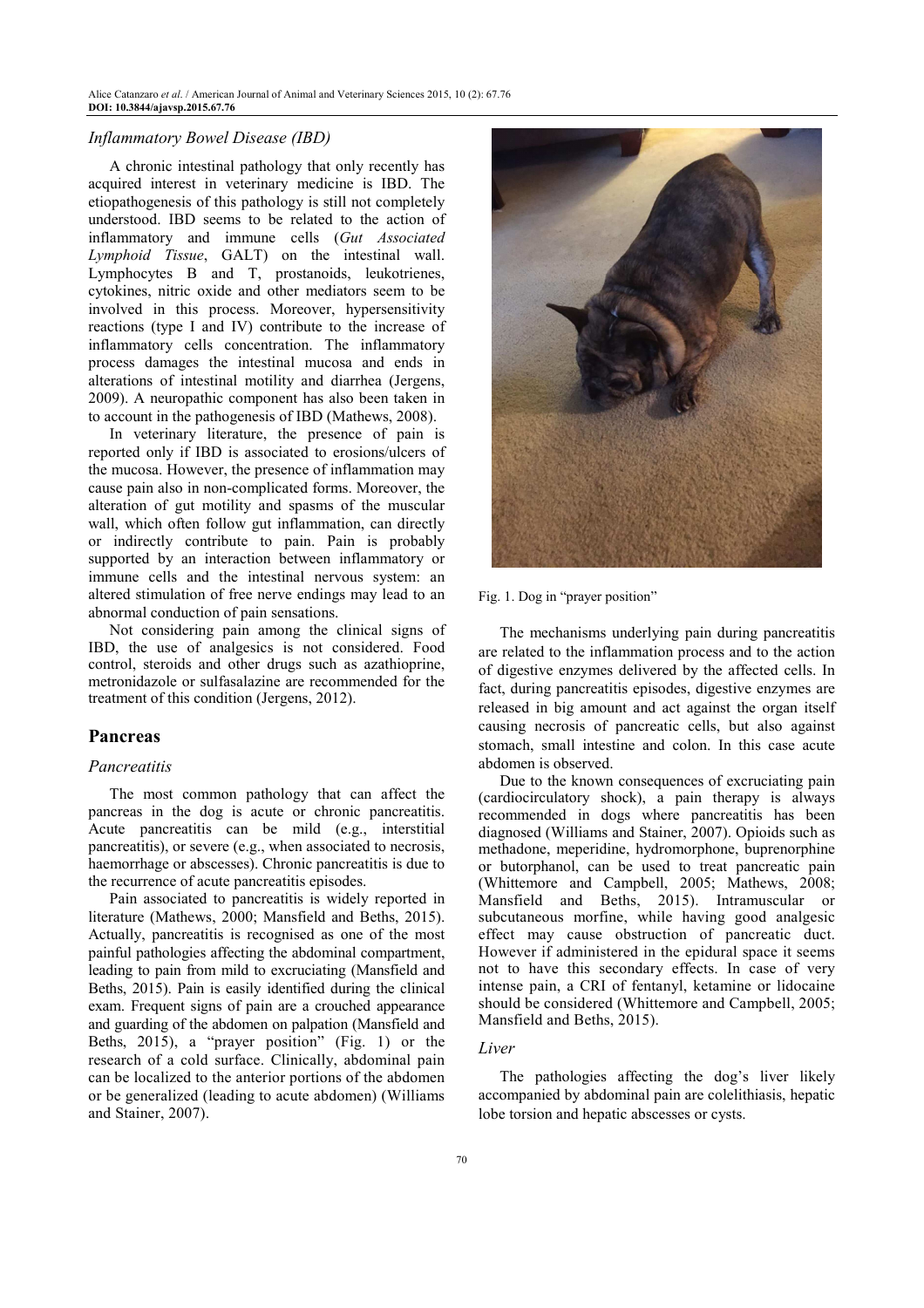#### *Colelithiasis*

Colelithiasis is often an accidental finding during necropsies. Colecystitis, colangiohepatitis or biliary obstruction are due to the accumulation of biliary stones within the hepato-biliary apparatus. Colelithiasis in accompanied by fever, jaundice, anorexia, vomiting and abdominal pain (Fossum, 2008a). As reported by Mathews (2000), levels of pain associated with necrotizing cholecystitis is from severe to excruciating.

Pain is likely due to the inflammatory process that follows the mechanical action of the stones on the gallbladder, hepatic and biliary duct walls and to the distension of hepatic and biliary ducts due to the biliary stasis.

This pathology needs a surgical correction, thus a conservative analgesic therapy is not indicated in literature. As for many surgical procedures, the administration of pure opioids is recommended (Mathews *et al*., 2014).

#### *Hepatic Lobe Torsion*

Hepatic lobe torsion is a very rare condition. The lobe most involved is the left lateral lobe. When lobe torsion occurs, pain is probably secondary to necrotic events, capsule distension and ligament traction. In fact, the torsion causes an obstacle to the blood flow so that hepatic cells cannot receive an adequate blood and oxygen supply and necrotic events take place. Secondary to the blood flow interruption, a congestion of the organ occurs, causing the capsule distension that contributes to the development of pain.

When a lobe torsion is diagnosed, a surgical correction is needed. Pure opioids are recommended (Mathews *et al*., 2014). Morphine should not be injected IV because the consequent histamine release could cause a spasm of the hepatic vein muscular wall and further congestion (Fossum, 2008b).

#### *Hepatic Abscessed or Cysts*

The occurrence of hepatic abscesses or cysts is the result of a septic embolization secondary to a bacterial infection affecting the abdominal cavity. *E. Coli, Clostridium spp., Klebsiella pneumoniae, enterococcus spp, staphylococcus epidermidis and streptococcus intermedius* are the most frequent etiological agents. These bacteria can originate from onphalophlebitis in puppies, or from pancreatitis or biliary inflammation in adults (Farrar *et al*., 1996; Bunch, 2006).

Literature reports the presence of intermittent pain (Bunch, 2006). Pathophysiology of pain related to this pathology in dogs has not been clarified yet, but it is probably related to the inflammatory response trying to eliminate the etiological agent, or to capsule distension due to pus accumulation.

Even though abdominal pain is commonly recognized in dogs affected by these pathologies, the recommended therapy accounts only for antibiotics (Bunch, 2006); no indication is available with reference to analgesic drugs.

#### **Spleen**

Two potentially painful condition associated with splenic diseases are the torsion of the spleen and the hemangiosarcoma.

#### *Splenic Torsion*

The splenic torsion generally accompanies the GDV, although congenital anomalies and traumatic ruptures of the gastro-splenic or spleno-colic ligament can be sometimes associated with this pathology. Splenic torsion can be an acute as well as a chronic event. The rotation of the spleen around its vascular pedicle causes a venous stasis within the organ, which can evolve in a relatively short time in a widespread organ necrosis. Even hepatic, renal and cardiovascular diseases and hyperadrenocorticism can trigger alterations of the splenic blood flow and induce a congestive state (Fossum, 2008d).

The torsion of the spleen is accompanied by abdominal pain, which is due to the organomegaly and the following distension and stretching of the splenic capsule. In case of development of cellular necrosis, the action of lisosomial enzymes, histamine and kinins relesed by damaged cells contributes to the onset of pain.

This pathology needs a surgical correction, thus a conservative analgesic therapy is not indicated in literature.

#### *Hemangiosarcoma (HSA)*

The HSA is the most frequent spleen tumor in the dog. The splenic HAS is an invasive neoplasia that frequently metastasizes to liver, mesentery and brain. It is characterized by vascular congestion, fibrosis and necrotic areas (Fossum, 2008d).

Pain is not mentioned among the symptoms accompanying HSA. However, due to the distension of the splenic capsule and the cell death, pain would probably be present. Information regarding pain management in dogs with HSA is not available so far.

#### *Urinary Tract*

The urinary tract can be the location of painful pathologies due to inflammation (e.g., cystitis, urolithiasis), ischemia (e.g., acute renal failure) or other not yet clarified causes (e.g., chronic renal failure).

#### *Cystitis and Urolithiasis*

Cystitis (i.e., the inflammation of the urinary bladder mucosa) can be caused by bacteria derived from the low urinary tract. One of the most common agents of cystitis in dogs is *E. Coli*.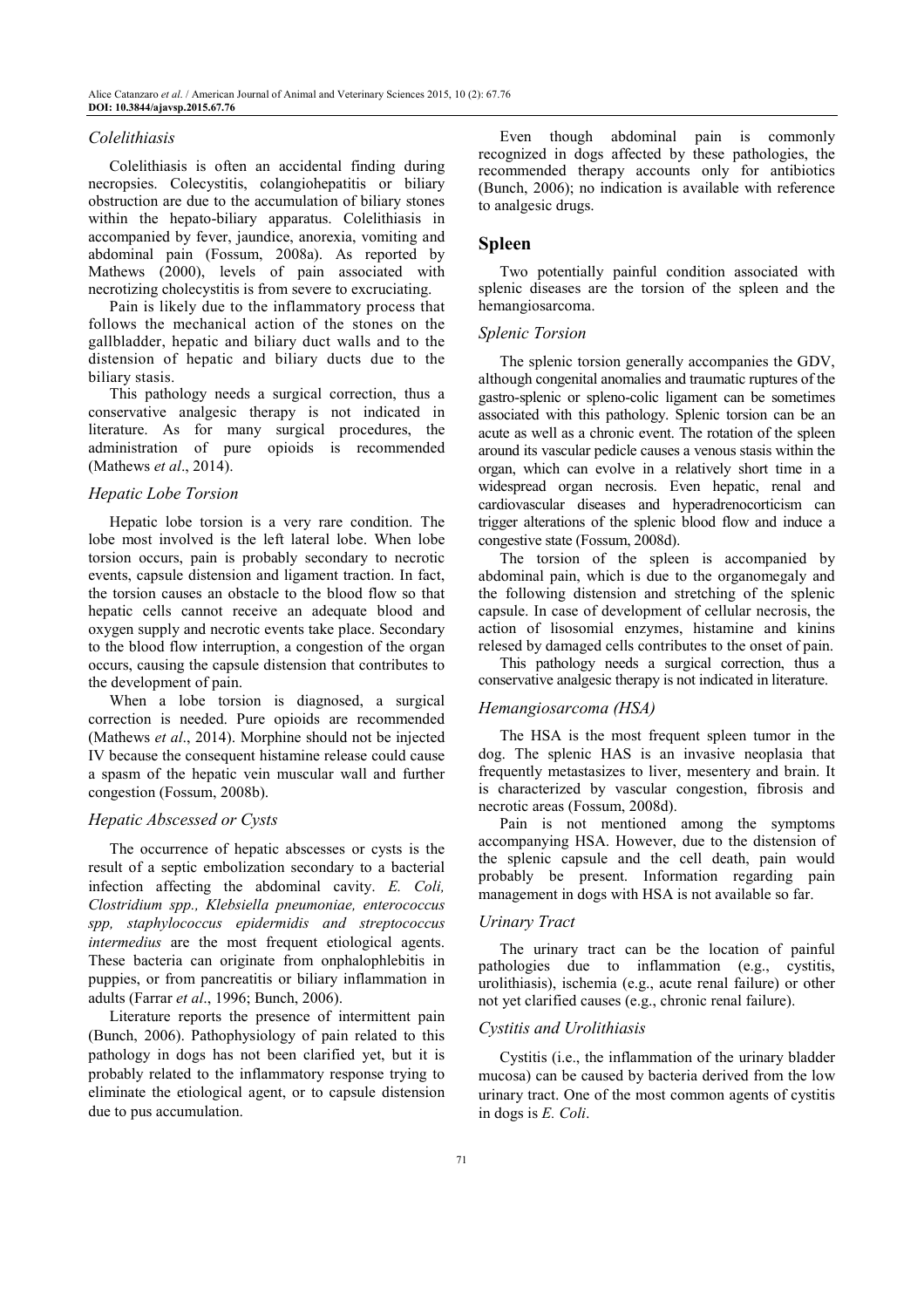Even if the presence of abdominal pain in animals affected by cystitis is recognised, the recommended treatment accounts only for the use of antibiotics; analgesics are not considered (Green and Schott, 1988).

Cystitis can also occur secondly to urinary stones. Dog's breed (e.g., Dalmatian), unbalanced diet, reduction in renal absorption or augmented excretion of minerals, represent some predisposing factors to formation of urinary stones. Urinary stones can be located into the kidney (nephrolithiasis), ureters (ureterolithiasis), urinary bladder (cystolithiasis) or into the urethra (uretrolithiasis) (Grauer, 2006).

Abdominal pain usually located in the caudal portions of the abdomen is often associated to this condition, as stones, especially those with an irregular surface, have an irritating action on the mucosa, which leads to inflammation and pain. Moreover, pain is also consequent to the spasm of the musculature around the stones. In case of uretrolithiasis, over-distension of the urinary bladder due to the decreased urine outflow also occurs, thus contributing to discomfort and pain.

Even though animals with this condition are clearly painful, a specific pain therapy is not reported in literature. However, the use of miorelaxants is recommended in order to reduce muscular spasm and facilitate the elimination of the stones (Greene and Scott, 1988).

## *Acute and Chronic Renal Failure*

In veterinary literature, the occurrence of abdominal pain associated to acute or chronic renal failure is not reported. Actually, the profound depression that usually accompanies this pathology hides any eventual signs of pain. However, the presence of pain is highly probable, as renal failure is characterized, among other alterations, by oedema of the kidney, followed by distension of the renal capsule and consequent activation of nociception. The nociceptive stimulation is probably increased if renal failure is concomitant to a pyelonephritis, that causes a larger distension of the capsule and an inflammatory condition (Orlandini, 2005).

Since pain is not considered as a symptom, an analgesic treatment is usually not provided.

# **Reproductive Apparatus**

According to human literature, the most common painful pathologies related to the reproductive apparatus are pyometra and prostatitis. In veterinary literature, pyometra, usually called *cystic endometrial hyperplasiapyometra complex,* is not mentioned as a cause of pain and neither is prostatitis. However, being both pathologies characterized by inflammation, a certain degree of abdominal pain or discomfort is likely present.

#### *Pyometra*

Pyometra is a uterine infection caracterized by an accumulation of pus inside the uterus, often consequent to the action of progesterone. This hormone stimulates the secretion of uterine glands, maintains the cervix closed and blocks the contractile activity of the myometrium. Bitches are predisposed to this condition because their levels of progesterone remain high during all phases of the reproductive cycle. If this condition is not quickly treated, an endotoxiemia and a subsequent marked depression occur (Kustritz, 2007). The depression masks any signs of pain and thus an analgesic treatment for this condition is not taken in to account.

#### *Prostatitis*

Prostatitis is an inflammation of the canine prostate caused by a bacterial infection like *E. Coli, Pseudomonas spp, Staphylococcus spp, Streptococcus spp* or *Proteus*. These bacteria initially cause the formation of microabscesses that can converge in macroabscesses. Sometimes, these macroabscesses break, leading to peritonitis and sepsis (Johnson, 2006).

In men, prostatitis is accompanied by depression, fever, dehydration, vomiting, tenesmus, difficulty in urination, preputial discharge and abdominal pain. Pain may be very intense especially when prostatitis is worsened by the presence of abscesses (Johnson, 2006; Parry, 2007).

In dogs, the same condition leads to a deep depression that masks any sign of pain, which is thus not considered in the treatment protocol. In fact, despite intense pain is likely present, no direct pain management is usually prescribed and only antibiotics are recommended as a therapy for this condition.

# **Peritoneum**

#### *Peritonitis*

Peritonitis is an inflammation of the peritoneum. It can be a primary condition or can be secondary to other organs' pathologies. Primary peritonitis is very rare and is due to the migration of bacteria to the peritoneum through the haematic or lymphatic circulation (Zimmermann *et al*., 2006). Secondary peritonitis can be septic or aseptic. Septic peritonitis is due to the rupture/perforation of gastrointestinal or urinary tract and the passage of bacteria (*Eubacterium*, *Clostridium spp.*, *Streptococcus spp.*, *Escherichia Coli*, *Klebsiella*, *Pseudomonas*, *Bacteroides spp*, *Proteus spp*, ecc.) in the abdominal cavity. This event can be related to traumas, cancers, ulcers, intussusceptions, obstructions, foreign bodies, GDV and other causes. Bacteria can also spread from the rupture of pancreatic or prostatic abscesses, uterus or gall bladder, torsion of hepatic lobes, as well as from iatrogenic causes. The aseptic form is related to the leak of chemical substances, like bile and urine, inside the peritoneum, or it can be a consequence of a flogosis of any abdominal organ (as during pancreatitis) (Specht *et al*., 2002; Willard, 2006c; Fossum, 2008c).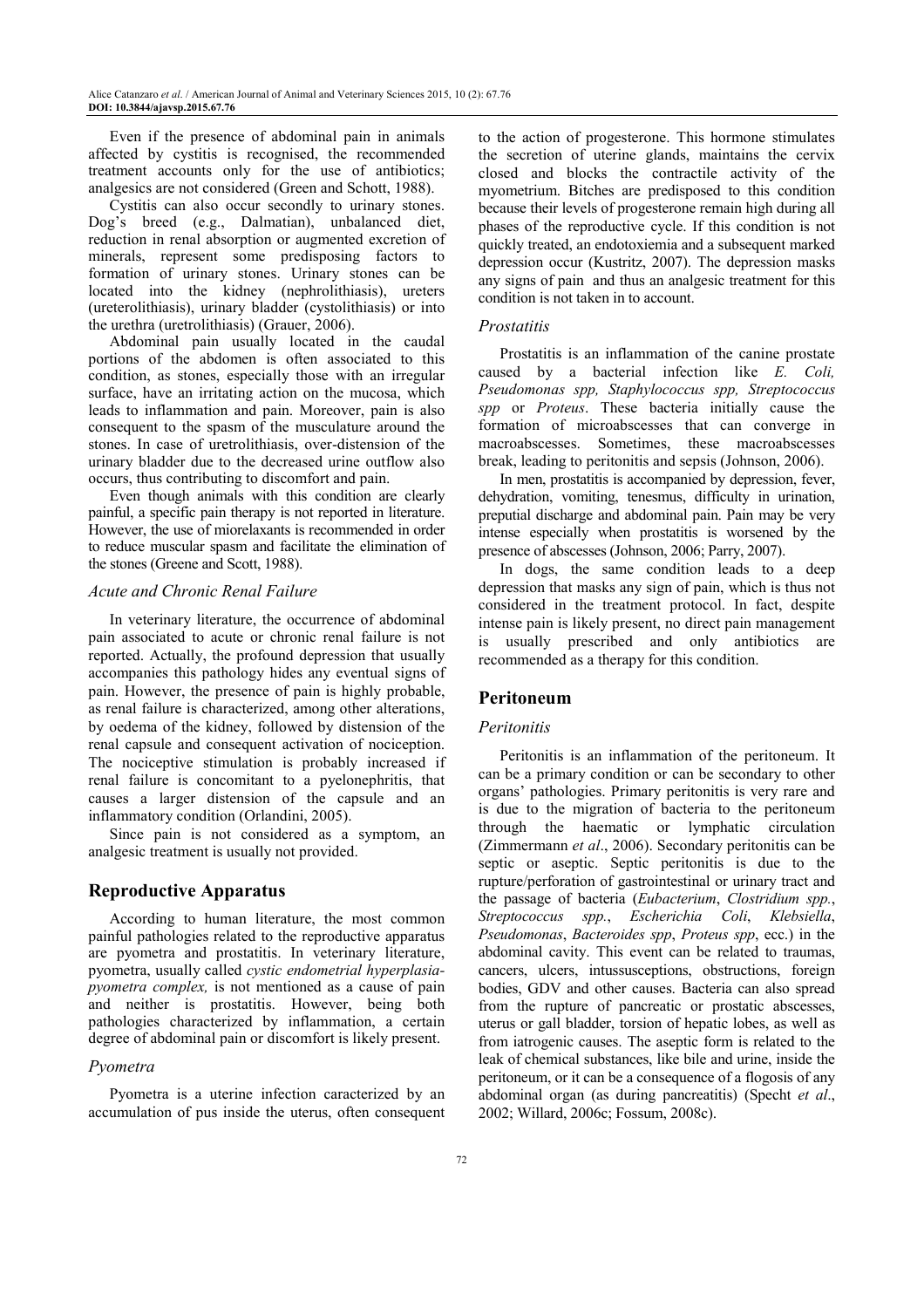Peritonitis can be acute or chronic. Acute peritonitis is always accompanied by pain from severe to excruciating (Willard, 2006c). It may be localized, but generalized pain is more common and the animal will often tense or "splint" the abdomen during palpation (Fossum, 2008c). Cutaneous hyperestesia can also be present (Weinstein *et al*., 2005). Pain is likely due to the action of lisosomial enzymes, histamine and kinins relesed by damaged cells. Indeed, cellular hypoxia and death follow hypotension and hypovolemia that occur during peritonitis. The activation of the inflammatory pathways leads to the activation of the arakidonic acid pathway, with production of free radicals and thromboxane A2 that contribute to the activation of peritoneal nociceptors (Dulisch, 2001).

Chronic peritonitis is not always a painful condition. When pain is present, it is probably related to the traction of vessels and visceral ligaments due to the fibrinogen lacinias or to the reactivation of the inflammatory process. In severe cases, the formation of a large amount of free fluid inside the abdomen (ascites) can cause distension of abdominal wall and pain (Willard, 2006c).

While an antimicrobial therapy is recommended once septic peritonitis is suspected or confirmed, no information are available in literature about the management of pain associated to peritonitis.

# **Conclusion**

From those reported in the previous section, there is a clear lack of information about the analgesic treatment of pathological medical conditions associated with visceral abdominal pain in the dog. The only two conditions for which an analgesic treatment is clearly described in veterinary literature are gastric ulcers and pancreatitis, while for all other conditions, guidelines concerning a spceific analgesic treatment are not available. The therapeutic approach of illnesses related to the various abdominal organs is limited to a symptomatic therapy, often only intended to remove the cause of the disease.

Due to the consequences of pain on morbidity and mortality, when visiting a patient with an abdominal issue the veterinary practitioner should start to consider pain among symptoms that accompany the pathology and that deserve to be alleviated.

Many of the aforementioned conditions need to be surgically treated. Actually, also if a surgery has been scheduled, an analgesic therapy should be administered as soon as possible, not only in proximity of the surgery, in order to relieve pain and contribute to patient stabilization.

All abdominal painful conditions should be treated according to the severity of pain as well as to its pathogenesis. With regard to the last point, each of the aforementioned diseases recognizes specific pain mechanisms, the understanding of which is critical for setting a diagnostic reasoning and an adequate

therapeutic treatment. Mathews (2000) and the WSAVA Guidelines for recognition assessment and treatment of pain (Mathews *et al*., 2014) propose different protocols on the basis of acuteness and severity of the disease. Even though these are not specifically indicated for abdominal pain management, they can help the practitioner to decide the correct approach.

For acute conditions, pure opioids (e.g., morphine, fentanyl) and ketamine, or butorphanol and buprenorphine are recommended, for a moderate/severe pain and for mild/moderate pain, respectively.

When pain is persistent, if not contraindicated, NSAIDs can be associated to the aforementioned drugs, whether the pain is mild, moderate or severe.

If a neuropathic component is involved in the pathogenesis of pain, drugs that target neuropathic pain should be included in the therapeutic protocol. Particularly, drugs used in the human setting to treat pain of neuropathic origin, such as inhibitors of N-type Ca channels (gabapentin, pregabalin) and serotonin and noradrenaline reuptake inhibitors (TCAs, SSRIs, SNRIs) seem to be efficacious in animals as well.

The severity of pain should influence not only the choice of the class of drug, but also the dosage of some drugs such as opioids and gabapentinoids (the more severe the pain, the more high the doses) (Mathews, 2000; Mathews *et al*., 2014).

It is particularly desirable that further studies aimed to identify clear clinical and behavioural markers for the assessment of medical visceral pain in the dog will be carried out and that appropriate guidelines specifically drafted for manage such type of pain will be soon available. Indeed, with new information gathered on this topic, veterinary practitioners will be offered an additional tool to better look after their patients' welfare.

# **Author's Contributions**

**Alice Catanzaro:** Conceived the review and wrote the manuscript.

**Giorgia della Rocca:** Contributed to write the text.

**Alessandra Di Salvo:** Searched for references.

**Mary Ellen Goldberg:** Contributed to the contents and checked for English spelling.

# **Ethics**

No ethical issues are concerned with the present article.

# **References**

Arendt-Nielsen, L. and A.M. Drewes, 2009. Experimental Visceral Pain. In: Visceral Pain, Giamberardino, M.A. (Ed.), Oxford University Press, New York, USA, ISBN-10: 0199235198, pp: 21-30.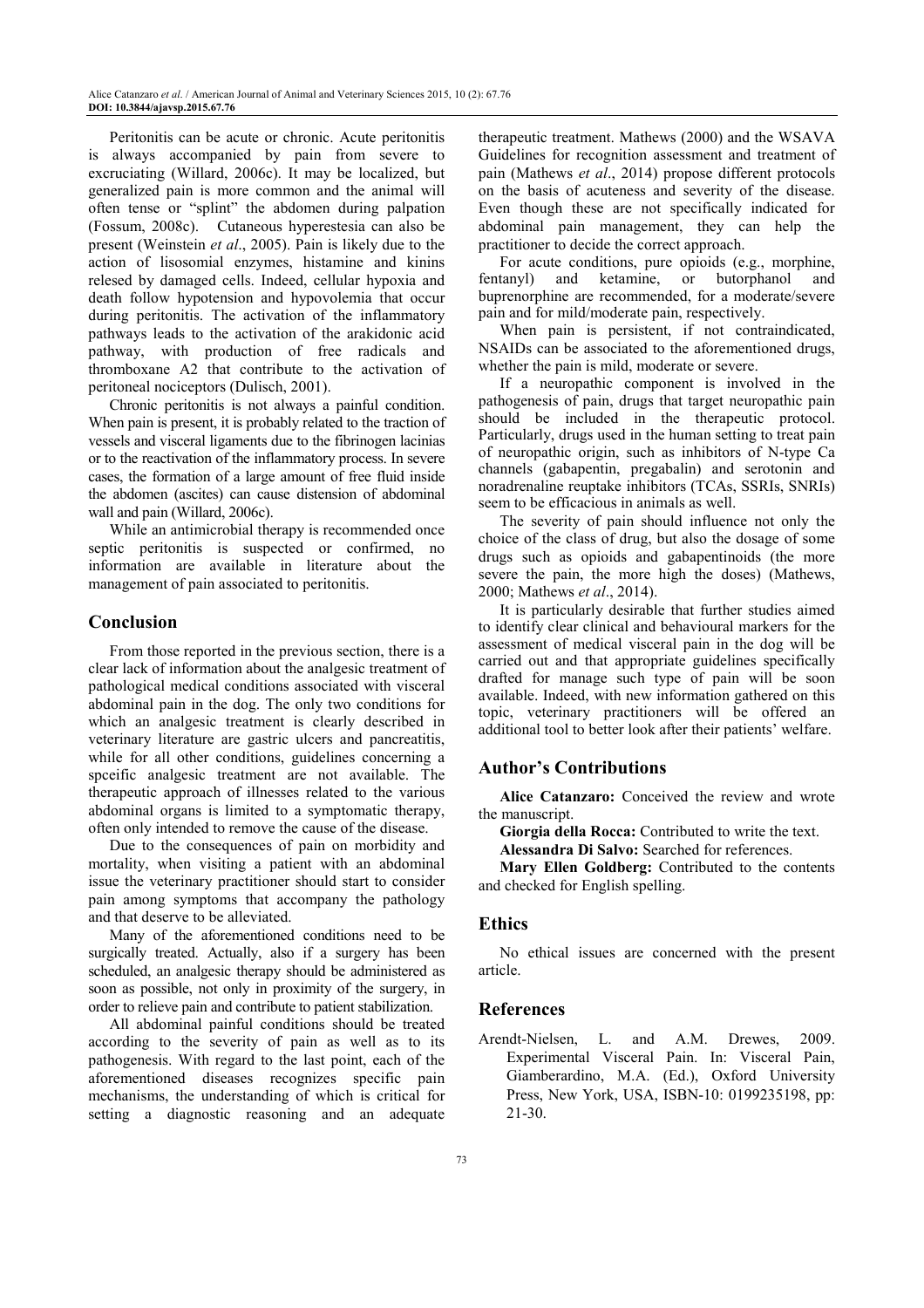Boscan, P., E. Monnet, K. Mama, D.C. Twedt and J. Congdon *et al*., 2011a. A dog model to study ovary, ovarian ligament and visceral pain. Vet. Anaesthesia Analgesia, 38: 260-266.

DOI: 10.1111/j.1467-2995.2011.00611.x

- Boscan, P., E. Monnet, K. Mama, D.C. Twedt and E.P. Steffey, 2011b. Effect of maropitant, a neurokinin 1 receptor antagonist, on anesthetic requirements during noxious visceral stimulation of the ovary in dogs. Am. J. Vet. Res., 72: 1576-1579. DOI: 10.2460/ajvr.72.12.1576
- Brown, D.C., R.C. Boston, J.C. Coyne and J.T. Farrar, 2007. Development and psychometric testing of an instrument designed to measure chronic pain in dogs with osteoarthritis. Am. J. Vet. Res., 68: 631-637. DOI: 10.2460/ajvr.68.6.631
- Brown, D.C., R.C. Boston, J.C. Coyne and J.T. Farrar, 2008. Ability of the canine brief pain inventory to detect response to treatment in dogs with osteoarthritis. J. Am. Vet. Med. Assoc., 233: 1278-1283. DOI: 10.2460/javma.233.8.1278
- Bunch, S.E., 2006. Patologie Epatobiliari Nel Cane. In: Medicina Interna Del Cane e Del Gatto, Nelson, R.W. and C.G. Couto (Eds.), Elsevier, Torino, Italy, ISBN-10: 8821432793, pp: 540-560.
- Camargo, J.B., P.V. Steagall, B.W. Minto, S.E. Lorena and E.S. Mori *et al*., 2011. Post‐operative analgesic effects of butorphanol or firocoxib administered to dogs undergoing elective ovariohysterectomy. Vet. Anaesthesia Analgesia, 38: 252-259. DOI: 10.1111/j.1467-2995.2011.00609.x
- Catanzaro, A., A. Di Salvo, A. Polisca and G. Della Rocca, 2014. An overview of the pathophysiology of visceral pain. J. Vet. Sci. Med. Diagn., 3: 2. DOI: 10.4172/2325-9590.1000135
- Dulisch, M., 2001. Peritoniti. In: Le Basi Patogenetiche Delle Malattie Chirurgiche Nei Piccoli Animali. M.J. Bojrab and A. Spadari, (Eds.), Giraldi, Rimini, Italy, pp: 147-151.
- Farrar, E.T., R.J. Washabau and H.M. Saunders, 1996. Hepatic abscesses in dogs: 14 cases (1982-1994). J. Am. Vet. Med. Assoc., 208: 243-247. PMID: 8567382
- Firth, A.M. and S.L. Haldane, 1999. Development of a scale to evaluate postoperative pain in dogs. J. Am. Vet. Med. Assoc., 214: 651-9.
- Fonda, D., 2009. Dolore Viscerale. In: Dolore e Analgesia Negli Animali, Fonda, D. (Ed.), Point Veterinaire Italie, Milano, Italy, ISBN-10: 8895995619, pp: 295-309.
- Fossum, T.W., 2008a. Chirurgia Delle Vie Biliari Extraepatiche. In: Chirurgia Dei Piccoli Animali, Fossum, T.W. C.S. Hedlund and A.L. Johnson (Eds.), Elsevier Masson, Milano, Italy, ISBN-10: 8821430324, pp: 569-582.
- Fossum, T.W., 2008b. Chirurgia Del Fegato. In: Chirurgia Dei Piccoli Animali, Fossum, T.W., C.S. Hedlund, A.L. Johnson (Eds.), Elsevier Masson, Milano, Italy, ISBN-10: 8821430324, pp: 540-568.
- Fossum, T.W., 2008c. Chirurgia Della Cavità Addominale. In: Chirurgia Dei Piccoli Animali, Fossum, T.W., C.S. Hedlund and A.L. Johnson (Eds.), Elsevier Masson, Milano, Italy, ISBN-10: 8821430324, pp: 324-345.
- Fossum, T.W., 2008d. Chirurgia del Sistema Emolinfatico. In: Chirurgia dei Piccoli Animali, Fossum T.W. (Ed.), Elsevier Masson, Milano, Italy, ISBN-10: 978-88-214-3032-9, pp: 611-645.
- Fox, S.M., 2010. Physiology of Pain. In: Chronic Pain in Small Animal Medicine, Fox, S.M. (Ed.), Manson Publishing, London, UK, ISBN-10: 1840765674, pp: 11-73.
- Giamberardino, M.A., G. Affaitati and R. Costantini, 2005. Il Dolore Viscerale. In: Il Dolore. Valutazione, Diagnosi e Trattamento, Mercadante, S. (Ed.), Masson, Milano, Italy, ISBN-10: 8821427838, pp: 172-180.
- Grauer, F.G., 2006. Urolitiasi Nel Cane. In: Medicina Interna Del Cane E Del Gatto. Nelson, R.W. and C.G. Couto (Eds.), Masson, Milano, Italy, ISBN-10: 8821432793, pp: 651-662.
- Greene, R.W. and R.C. Scott, 1988. Malattie Della Vescica e Dell'uretra. In: Trattato Di Medicina Interna Veterinaria: Malattie Del Cane E Del Gatto, Ettinger, S.J. and E. Vitali (Eds.), Edizioni SBM, Noceto (Parma), Italy, pp: 1890-1936.
- Hansen, B., 2009. Critical Care Analgesia: Abdominal Pain. UBM Advanstar.
- Hedlund, C.S. and T.W. Fossum, 2008. Chirurgia Dell'apparato Digerente. In: Chirurgia Dei Piccoli Animali, T.W. Fossum, (Ed.), Elsevier Masson, Milano, Italy, ISBN-10: 8821424510, pp: 346-539.
- Hielm-Björkman, A.K., H. Rita and R.M. Tulamo, 2009. Psychometric testing of the Helsinki chronic pain index by completion of a questionnaire in Finnish by owners of dogs with chronic signs of pain caused by osteoarthritis. Am. J. Vet. Res., 70: 727-734. DOI: 10.2460/ajvr.70.6.727
- Holzer, P. and U. Holzer-Petsche, 2009. Emerging Pharmacological Terapies. In: Visceral Pain, Giamberardino, M.A. (Ed.), Oxford University Press, New York, USA, ISBN-13: 978-0-19-923519-3, pp: 51-61.
- Jergens, A.E., 1999. Inflammatory bowel disease: Current perspectives. Vet. Clinics North America: Small Animal Practice, 29: 501-521. DOI: 10.1016/S0195-5616(99)50032-6
- Jergens, A.E., 2012. Feline idiopathic inflammatory bowel disease: What we know and what remains to be unraveled. J. Feline Medicine Surgery, 14: 445-458. DOI: 10.1177/1098612X12451548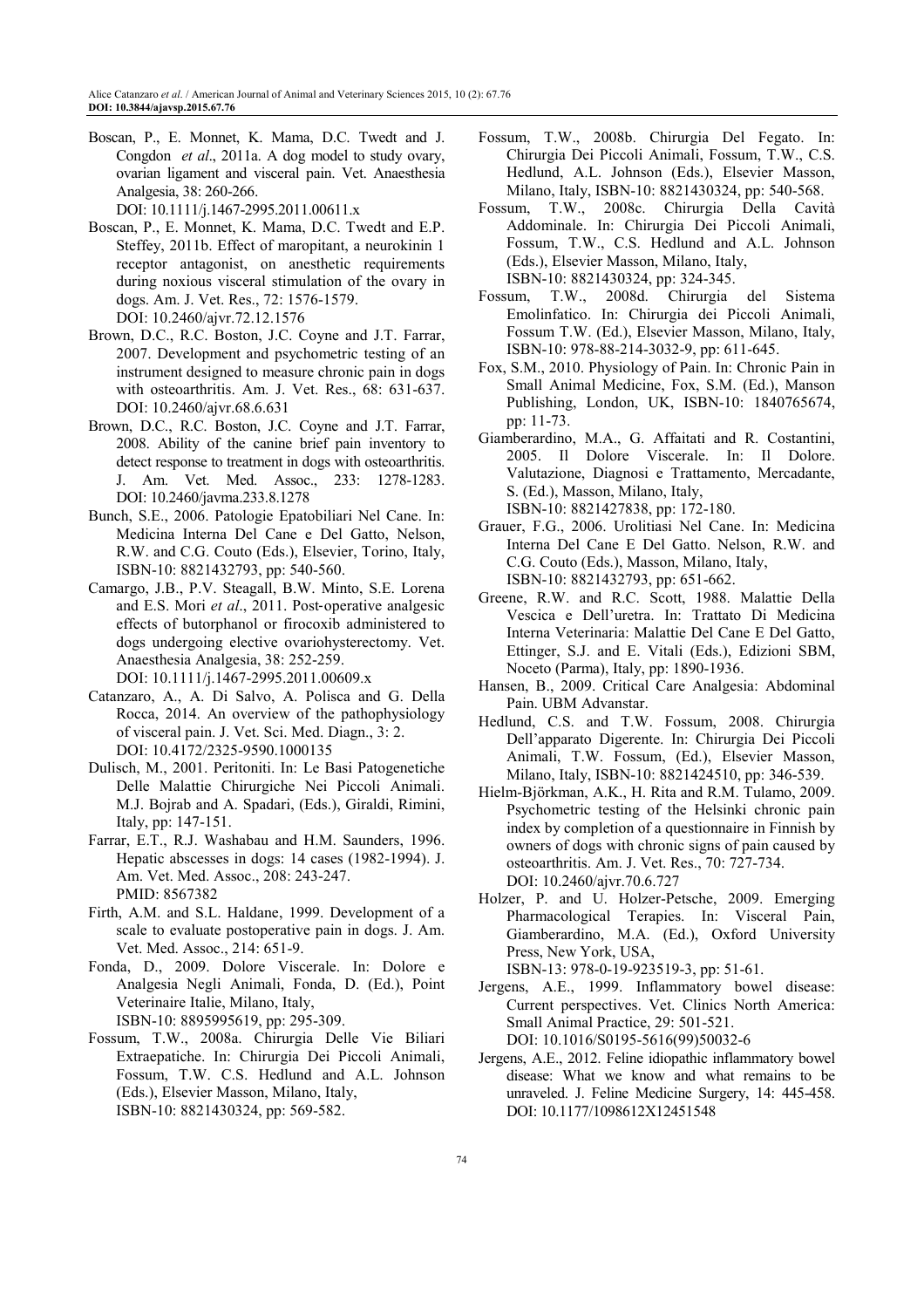- Johnson, C.A., 2006. Patologie Prostatiche. In: Medicina Interna Del Cane E Del Gatto. Nelson, R.W. and C.G. Couto (Eds.) Masson-Edizioni Veterinarie, Milano, Italy, ISBN-10: 88-85675-55-7, pp: 948-954.
- Jones, A.D. and K. Ramakrishnan, 2005. Analgesics in the initial management of acute abdominal pain. Internet J. Emergency Med. DOI: 10.5580/22ac
- Kustritz, M.V.R., 2007. Iperplasia Endometriale Cistica e Piometra. In: Clinica Medica Veterinaria. Malattie Del Cane e Del Gatto. Ettinger, S.J. and E.C. Feldman (Eds.), Elsevier Masson, Milano, Italy, ISBN-10: 8821429954, pp: 1715-1719.
- Laboissière, B.L.A., 2006. Validation statistique des grilles 4A-Vet d'évaluation de la douleur postopératoire chez le chien et le chat. Thesis pour le diplôme d'Etat de Docteur Vétérinaire-Ecole Nationale Vétérinaire de Nantes, Nantes, France.
- Laine, L., K. Takeuchi and A. Tarnawski, 2008. Gastric mucosal defense and cytoprotection: Bench to bedside. Gastroenterology, 135: 41-60. DOI: 10.1053/j.gastro.2008.05.030
- Laird, J.M.A. and H.G. Schaible, 2005. Visceral and deep somatic pain. In: The neurobiology of pain, Hunt, S. and M. Koltzenburg (Eds.), Oxford University Press, New York, USA, pp: 239-266. ISBN-10: 0-19-851561-8.
- Leece, E.A., J.C. Brearley and E.F. Harding, 2005. Comparison of carprofen and meloxicam for 72 hours following ovariohysterectomy in dogs. Vet. Anaesthesia Analgesia, 32: 184-192. DOI: 10.1111/j.1467-2995.2005.00207.x
- Mansfield, C. and T. Beths, 2015. Management of acute pancreatitis in dogs: A critical appraisal with focus on feeding and analgesia. J. Small Anim. Practice, 56: 27-39. DOI: 10.1111/jsap.12296
- Mathews, K.A., 2000. Pain assessment and general approach to management. Vet. Clinics North Am.: Small Anim. Practice, 30: 729-752. DOI: 10.1016/S0195-5616(08)70004-4
- Mathews, K.A., 2008. Neuropathic pain in dogs and cats: if only they could tell us if they hurt. Vet. Clinics North America: Small Animal Practice, 38: 1365-1414. DOI: 10.1016/j.cvsm.2008.09.001
- Mathews, K.A., P.V. Kronen, D. Lascelles, A. Nolan and S. Robertson *et al*., 2014. Guidelines for recognition, assessment and treatment of pain. J. Small Anim. Practice, 55: E10-E68. DOI: 10.1111/jsap.12200
- Melzack, R., 1999. From the gate to the neuromatrix. Pain, 82: S121-S126.

DOI: 10.1016/S0304-3959(99)00145-1

Muir III, W.W., 2009. Physiology and Pathophysiology of Pain. In: Handbook of Veterinary Pain Management, Gaynor, J.S. and W.W. Muir III (Eds.), Mosby Elsevier, St. Louis, USA, ISBN-10: 0323062903, pp: 13-41.

- Morgaz, J., R. Navarrete, P. Muñoz-Rascón, J.M. Domínguez and J.A. Fernández-Sarmiento *et al*., 2013. Postoperative analgesic effects of dexketoprofen, buprenorphine and tramadol in dogs undergoing ovariohysterectomy. Res. Vet. Sci., 95: 278-282. DOI: 10.1016/j.rvsc.2013.03.003
- Orlandini, G., 2005. Elementi Di Fisiopatologia Del Dolore. In: La Semeiotica Del Dolore. I Presupposti Teorici E La Pratica Clinica, Orlandini, G. (Ed.), Antonio Delfino Editore, Roma, Italy, ISBN-10: 8872873185, pp: 31-133.
- Parry, N.M.A., 2007. The canine prostate gland: Part 1 Non-inflammatory diseases. Companion Animal,  $12 \cdot 37 - 40$

DOI: 10.1111/j.2044-3862.2007.tb00128.x

- Poole, J.W., R.J. Sammartano and S.J. Boley, 1987. Hemodynamic basis of the pain of chronic mesenteric ischemia. Am. J. Surgery, 153: 171-176. DOI: 10.1016/0002-9610(87)90809-9
- Reid, J., A.M. Nolan, J.M. Hughes, D. Lascelles and P. Pawson *et al*., 2007. Development of the short- form Glasgow composite measure pain scale (CMPS-SF) and derivation of an analgesic intervention score. Animal Welfare 16, 97-104.
- Simpson, K.W., 2007. Patologie dello stomaco. In: Clinica medica veterinaria. Malattie del cane e del gatto. Ettinger, S.J. and E.C. Feldman (Eds.), Elsevier Masson, Milano, Italy, ISBN-10: 8821429954, pp: 1339-1361.
- Specht, A., D. Chan, T. O'Toole, M. Kent and J. Benson *et al*., 2002. Acute staphylococcal peritonitis following cystocentesis in a dog. J. Vet. Emergency Critical Care, 12: 183-187. DOI: 10.1046/j.1435-6935.2002.00037.x
- Tsai, T.Y., S.K. Chang, P.Y. Chou, L.S. Yeh, 2013. Comparison of postoperative effects between lidocaine infusion, meloxicam and their combination in dogs undergoing ovariohysterectomy. Vet. Anaesthesia Analgesia, 40: 615-622. DOI: 10.1111/vaa.12064
- Webb, C. and D.C. Twedt, 2003. Canine gastritis. Vet. Clininics North America: Small Animal Practice, 33: 969-985. DOI: 10.1016/S0195-5616(03)00052-4
- Weinstein, J., K. Beck, M. Quinn and C. Jessen, 2005. Evaluation of the abdomen using ultrasound following a ventral midline celiotomy. Vet. Radiology Ultrasound, 46: 337-339. DOI: 10.1111/j.1740-8261.2005.00063.x
- Whittemore, J.C. and V.L. Campbell, 2005. Canine and feline pancreatitis. Compendium Continuing Education Practicing Veterinarian, 27: 766-776.
- Wiese, A.G., 2015. Assessing Pain-Pain Behaviors. In: Handbook of Veterinary Pain Management. Gaynor, J.S. and W.W. Muir (Eds.), Mosby Elsevier, St. Louis (Missouri), ISBN-10: 978-0-323-08935-7, pp: 67-97.